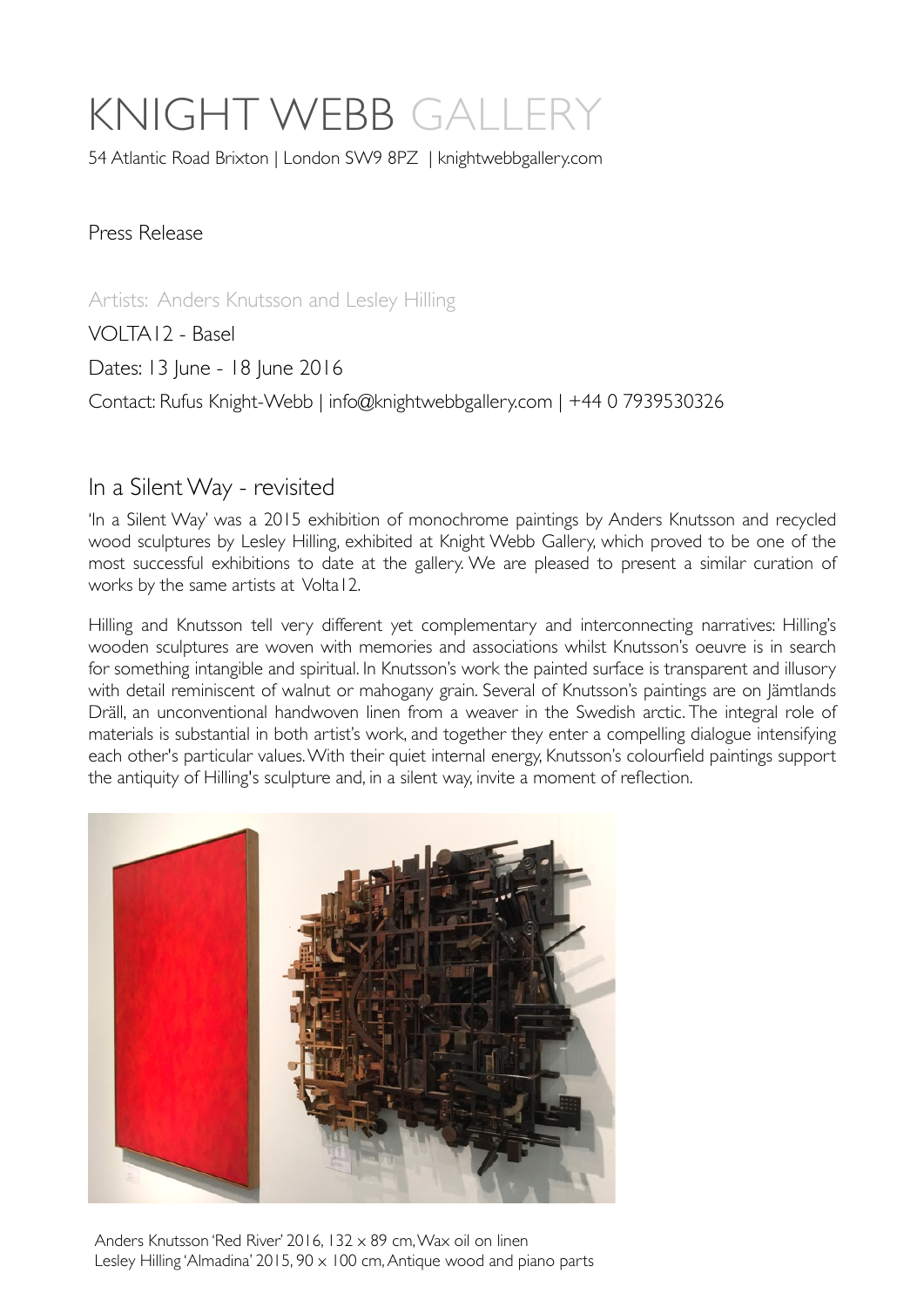### Anders Knutsson

Anders Knutsson is an American painter with studios in Sweden and New York, known for his deeply pigmented, monochrome paintings made from the late 1960s to the present. Essentially Knutsson's paintings have maintained their original direction and purpose, and to that extent are among the last authentic vestiges of Modernism still in practice.



Anders Knutsson 'Red Rocks' 2014, 28 x 85 cm, Wax Oil on Linen

———————————————————-

By reducing his paintings to pure colour, Knutsson is inviting the viewer to explore the medium of paint hence removing the painting from a social context. He has created a style which demands complete control of all the materials and ingredients, including the viscosity and transparency of the paint.Through the meticulous preparation of his materials, Knutsson has become intimately acquainted with his medium.The essence of these paintings is the transformation of material energy into the experience of the painting itself.

Anders Knutsson was born in Malmö, Sweden where he studied art and engineering. In 1967, he moved to the United States to work in the aerospace industry, becoming a naturalised American citizen in 1976. He has studied and developed his monochrome paintings for nearly fifty years. His paintings hang prominently in the Museet Moderna and the Ystad Museums in Stockholm, and Albright-Knox Art Gallery and Williams College Museum in the USA.

*'Anders Knutsson took on the ultimate challenge: how to imbue life – and meaning – into a monochrome surface … He gave us paintings that are among the very best ever to have been produced in one of the most difficult, most demanding corners of the ever-widening field of late modernism. '*

*- Lars Nittve*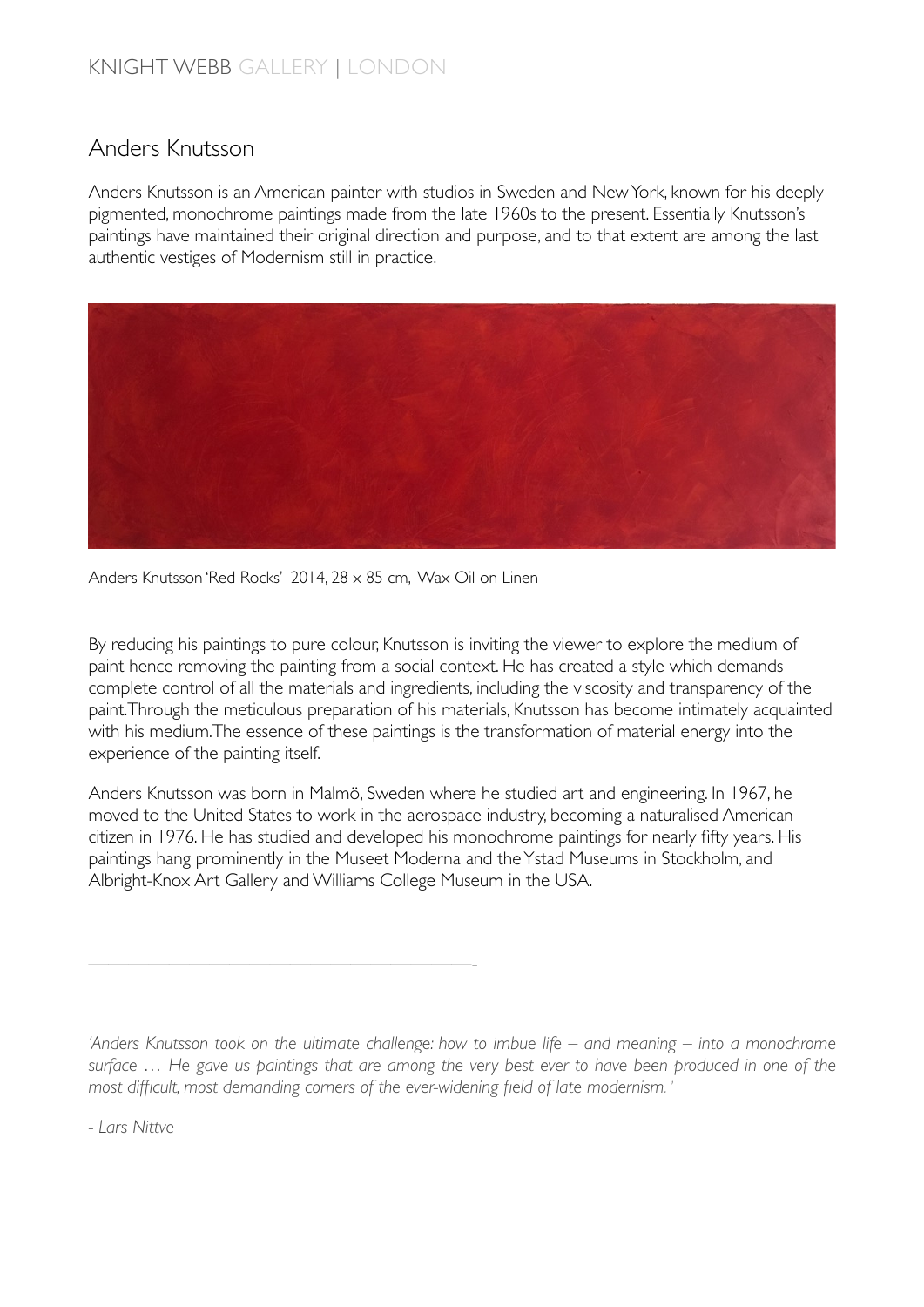#### Lesley Hiliing

Lesley Hilling is based in Brixton, London, where she has spent a lifetime experimenting with recycled wood, often salvaged from discarded furniture and pianos. Found photographs, camera lenses and books are all objects that have been integrated into her striking constructions. The narrative of nostalgia and loss complements the beauty and fragility of the craftsmanship.

Hilling's interest in antiquated miscellany originates from a desire to transform the world's most abundant resource - waste - into something sacred and poetic. She is perhaps Brixton's most celebrated contemporary artist. Her intricate sculptures may take up to a year to complete, and her work is instantly recognisable with it's elaborate joinery and organic architecture.



Lesley Hilling 'El Barrio' 2016, 85 x 85 cm, Antique Wood and Piano Parts

*'I make something new out of objects that had a different life before. My aim is to create a unified*  whole that is at once sculptural in it's three dimensional form and painterly as each piece of wood I *use is selected for it's colour, texture and tonal quality.* 

*There is sadness in my work, a sense of loss. Certain objects resonate, like bones, old photographs, cigarette cards and clock workings. Upon reflection I feel they are the same things I played with as a child.'*